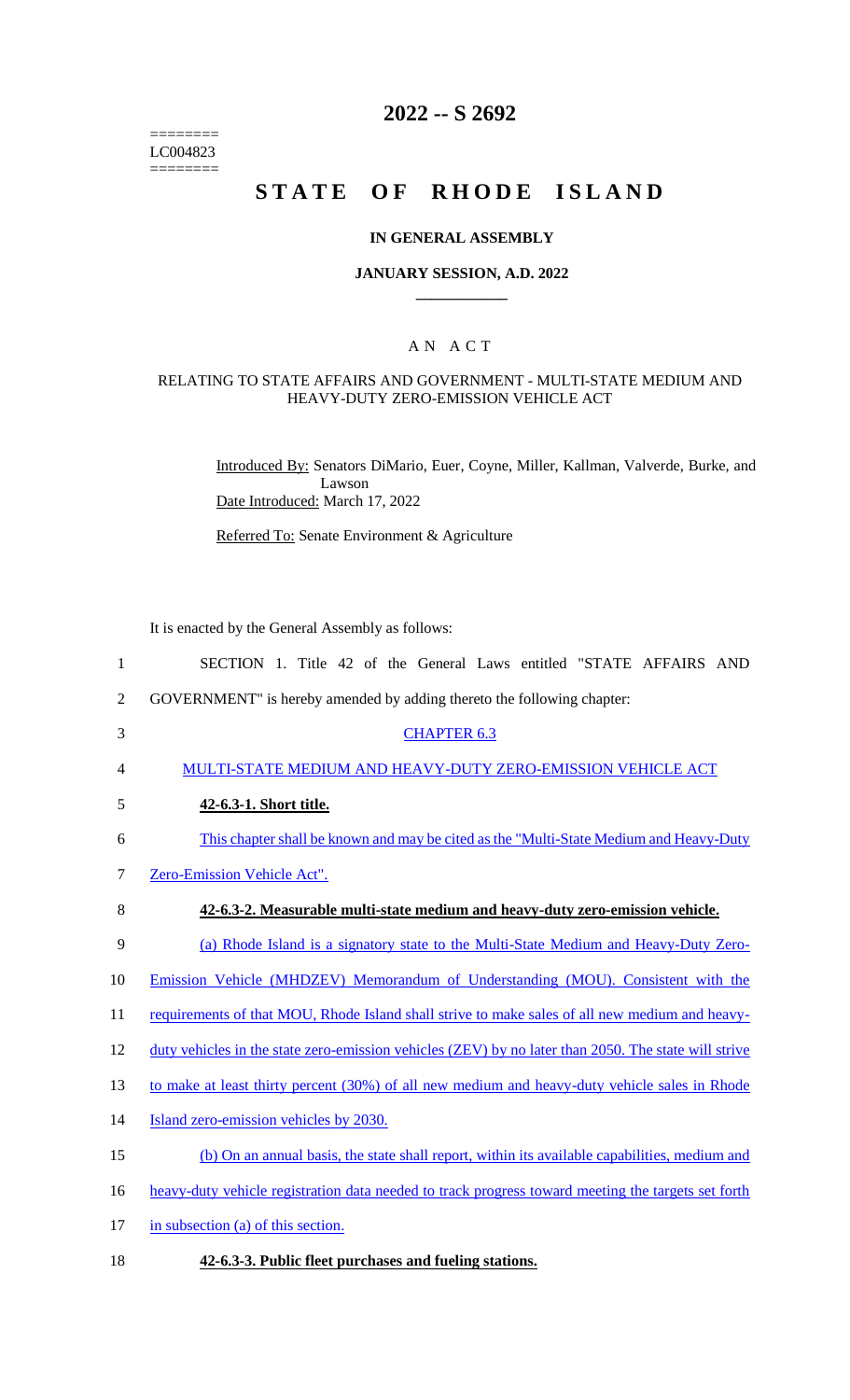- 1 To lead by example, the state shall progress toward electrification of its government and
- 2 quasi-governmental agency fleets and explore opportunities for coordinated/aggregated vehicle and
- 3 infrastructure procurement.
- 4 **42-6.3-4. Inter-agency coordination.**
- 5 The state shall seek to support and facilitate the successful commercialization of zero-
- 6 emission MHDVs and maximize the use of renewable energy for ZEV charging and hydrogen
- 7 fueling through inter-agency consultation and coordination with the public utilities commission,
- 8 the department of environmental management, the office of energy resources, the department of
- 9 transportation, the division of statewide planning and the Rhode Island executive climate change
- 10 coordinating council (EC4).
- 11 **42-6.3-5. Partnerships with key stakeholders.**
- 12 The state shall explore opportunities to cooperate, coordinate and partner, as appropriate,
- 13 with truck manufactures, charging and fueling providers, community and environmental advocates,
- 14 utilities, corporate fleet owners, financial institutions, Clean Cities coordinators, and others to
- 15 accelerate electrification of the MHDV sector.

# 16 **42-6.3-6. Focus on disadvantaged communities.**

- 17 The state shall seek to accelerate the deployment of zero-emission medium and heavy-duty
- 18 trucks and buses to benefit disadvantaged communities that have been historically burdened with
- 19 higher levels of air pollution.
- 20 SECTION 2. This act shall take effect upon passage.

======== LC004823 ========